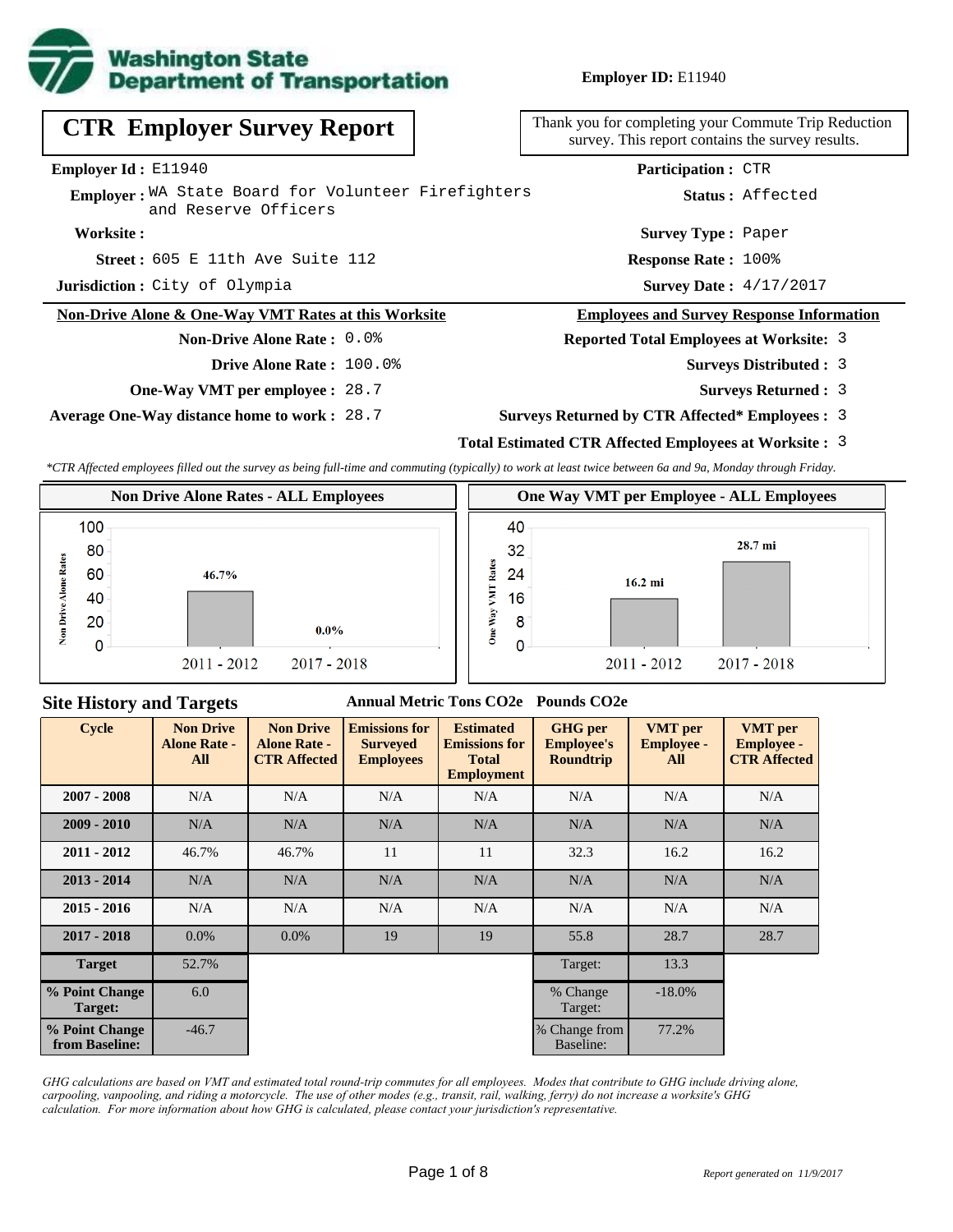

### **Commute Trips By Mode - All Employees**

**Q.4: Last week, what type of transportation did you use each day to commute TO your usual work location? (Mode used for the longest distance.)**



*\* Motorcycle-1 is now included in Drive Alone and Motorcycle-2 is included in Carpool. Information about these trips is still available by request.*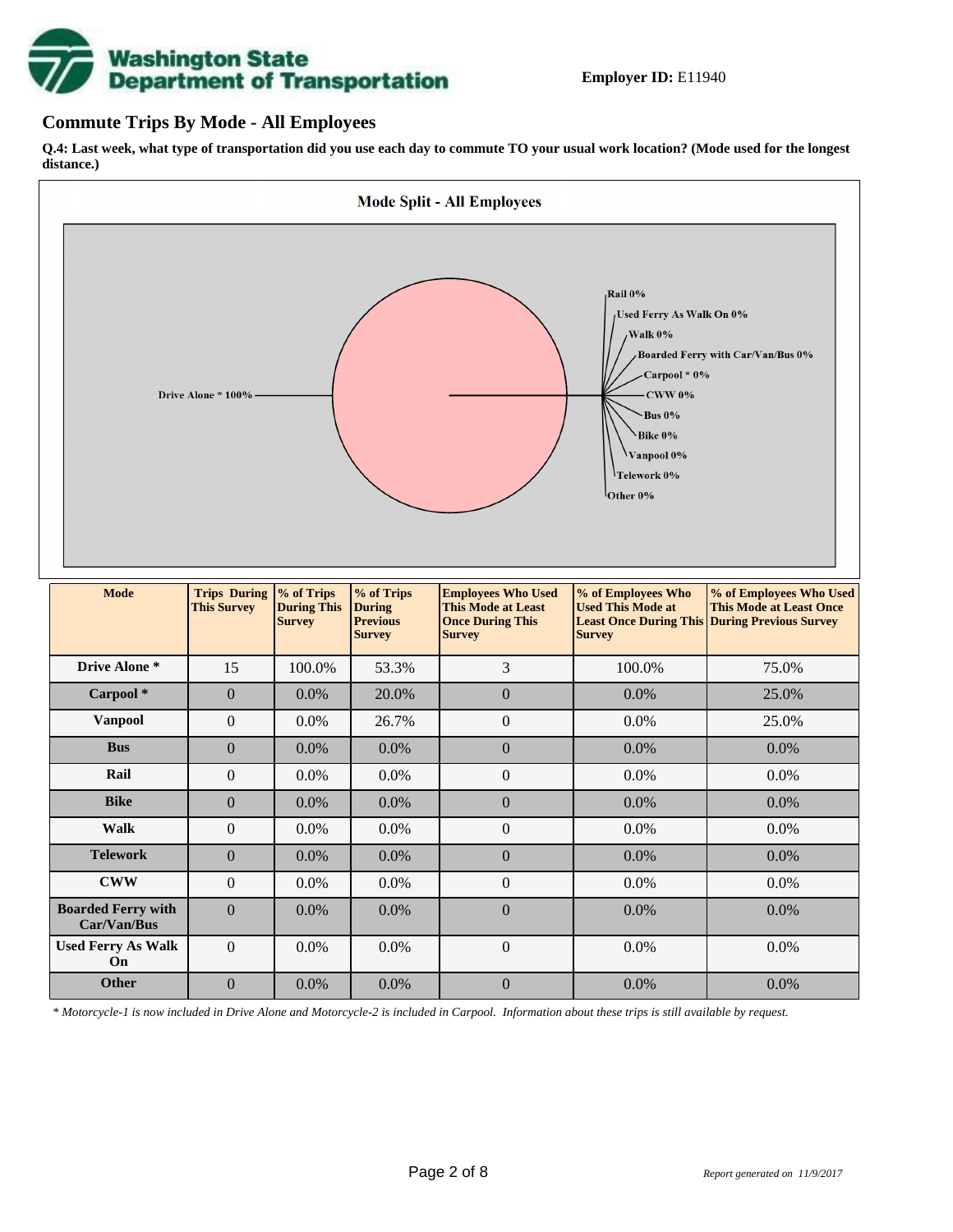

## **Commute Trips By Mode - Affected Employees**

**Q.4: Last week, what type of transportation did you use each day to commute TO your usual work location? (Mode used for the longest distance.)**



*\* Motorcycle-1 is now included in Drive Alone and Motorcycle-2 is included in Carpool. Information about these trips is still available by request.*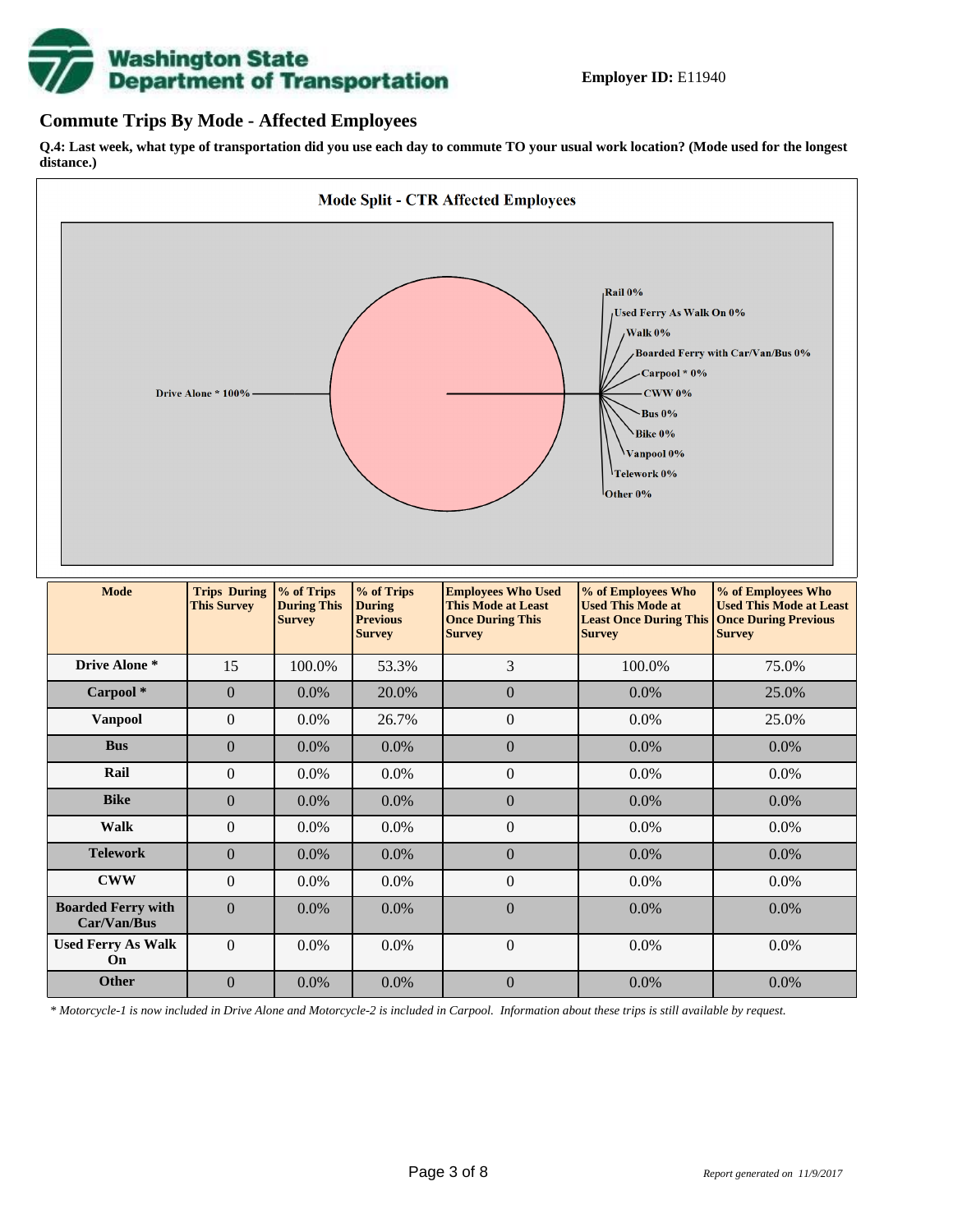

# **Alternative Modes - Number of Employees Who Used a Non-Drive Alone Mode:**

| <b>Non-Drive Alone</b><br><b>Number Of Days</b> | <b>Exactly this # of</b><br><b>Employees</b> | <b>Exactly this % of</b><br><b>Employees</b> | At least # of<br><b>Employees</b> | At least % of<br>employees |
|-------------------------------------------------|----------------------------------------------|----------------------------------------------|-----------------------------------|----------------------------|
| 0 Day                                           | 3                                            | 100%                                         | 3                                 | 100%                       |
| 1 Days                                          | $\overline{0}$                               | 0%                                           | $\Omega$                          | 0%                         |
| 2 Days                                          | 0                                            | 0%                                           | $\Omega$                          | 0%                         |
| 3 Days                                          | $\theta$                                     | 0%                                           | $\Omega$                          | 0%                         |
| 4 Days                                          | $\theta$                                     | 0%                                           | $\Omega$                          | 0%                         |
| 5 Days                                          | 0                                            | 0%                                           | $\Omega$                          | 0%                         |
| <b>6 or More Days</b>                           | 0                                            | 0%                                           | $\Omega$                          | 0%                         |

## **Count by Occupancy of Carpools and Vanpools**

**Q.5 If you used a carpool or vanpool as part of your commute, how many people (age 16 or older) are usually in the vehicle?**

| <b>Ridesharing Occupancy</b> | <b>Mode</b> | <b>Response Count</b> |
|------------------------------|-------------|-----------------------|
| $2*$                         | Carpool     | 0                     |
| 3                            | Carpool     | $\boldsymbol{0}$      |
| 4                            | Carpool     | $\boldsymbol{0}$      |
| 5                            | Carpool     | $\boldsymbol{0}$      |
| >5                           | Carpool     | $\overline{0}$        |
| $<$ 5                        | Vanpool     | $\overline{0}$        |
| 5                            | Vanpool     | $\boldsymbol{0}$      |
| 6                            | Vanpool     | $\boldsymbol{0}$      |
| 7                            | Vanpool     | $\boldsymbol{0}$      |
| 8                            | Vanpool     | $\boldsymbol{0}$      |
| 9                            | Vanpool     | $\boldsymbol{0}$      |
| 10                           | Vanpool     | $\overline{0}$        |
| 11                           | Vanpool     | $\overline{0}$        |
| 12                           | Vanpool     | $\boldsymbol{0}$      |
| 13                           | Vanpool     | $\boldsymbol{0}$      |
| 14                           | Vanpool     | $\overline{0}$        |
| >14                          | Vanpool     | $\boldsymbol{0}$      |

\* Motorcycle-2 counted with Carpool-2 for this table.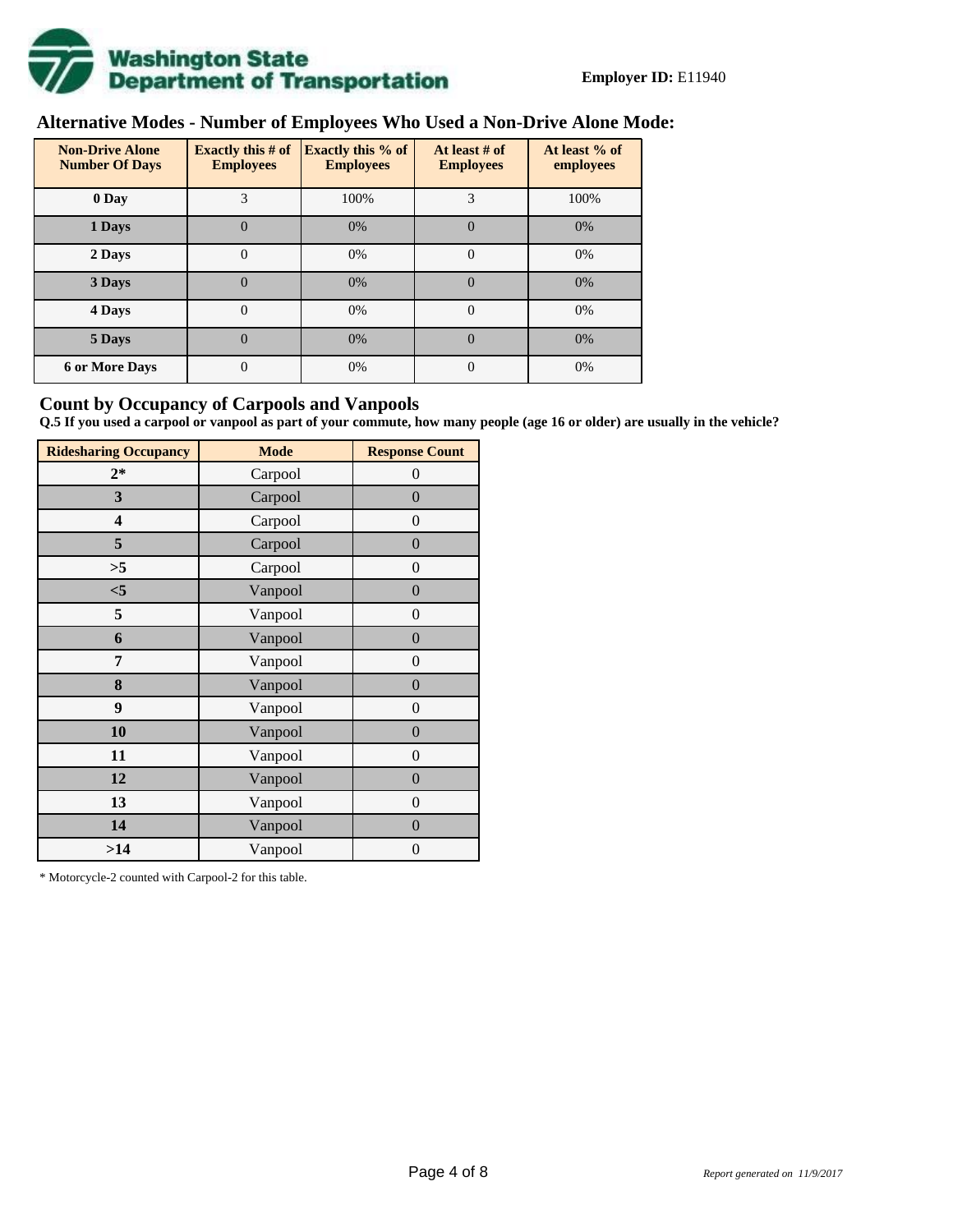

## **Reported Work Schedule - All Employees**

**Q.8 Which of the following best describes your work schedule?**

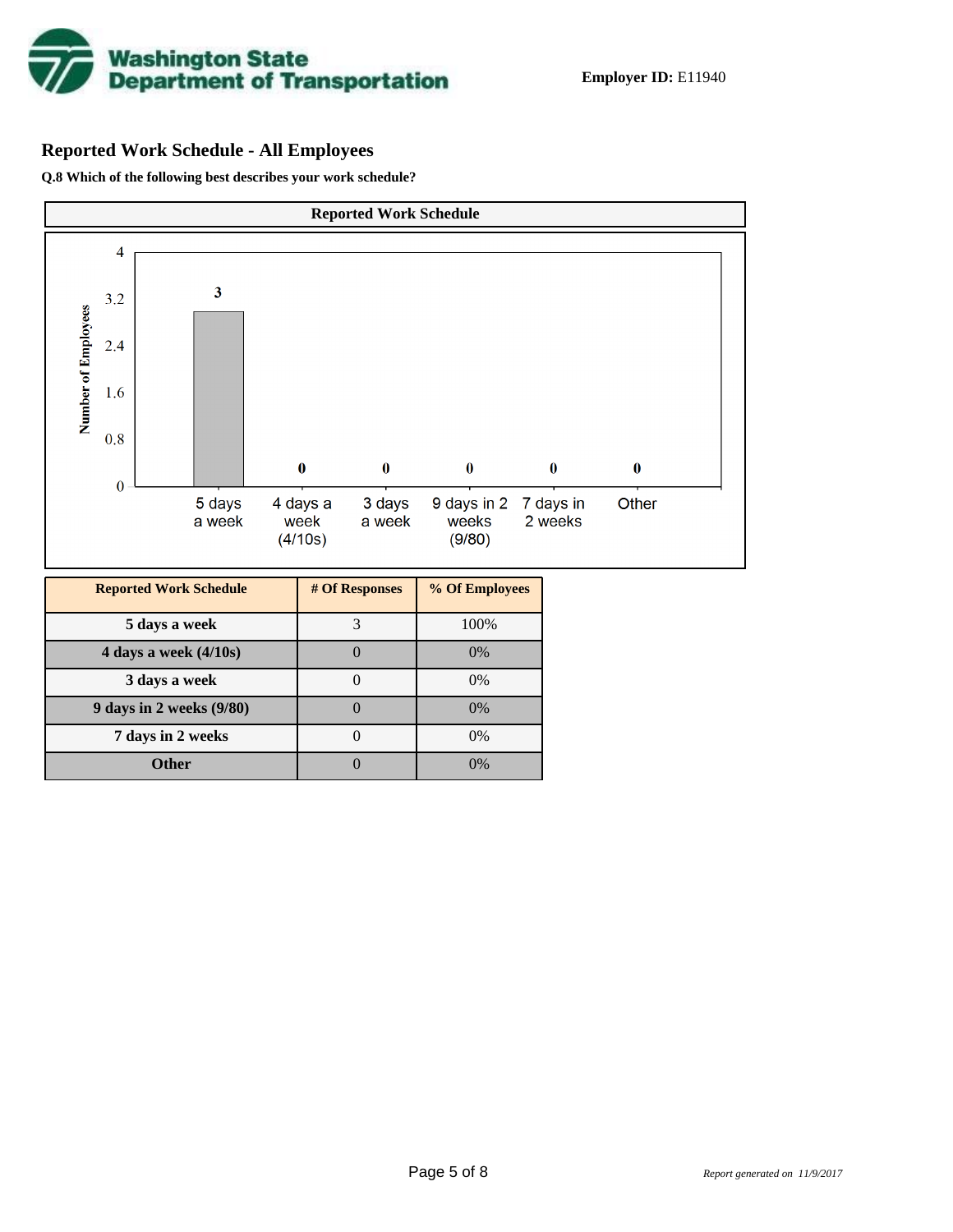

## **Parking and Telework**

**Q.9: On the most recent day that you drove alone to work, did you pay to park? (Mark "yes" if you paid that day, if you prepaid, if you are billed later, or if the cost of parking is deducted from your paycheck.)**



**Q.10: How many days do you typically telework?**

| <b>Telework Frequency</b>           | # of Responses | % of Responses |
|-------------------------------------|----------------|----------------|
| No Answer/Blank                     |                | $0.0\%$        |
| I don't telework                    | 3              | 100.0%         |
| Occasionally, on an as-needed basis |                | $0.0\%$        |
| 1-2 days/month                      |                | $0.0\%$        |
| 1 day/week                          |                | $0.0\%$        |
| 2 days/week                         |                | $0.0\%$        |
| 3 days/week                         |                | $0.0\%$        |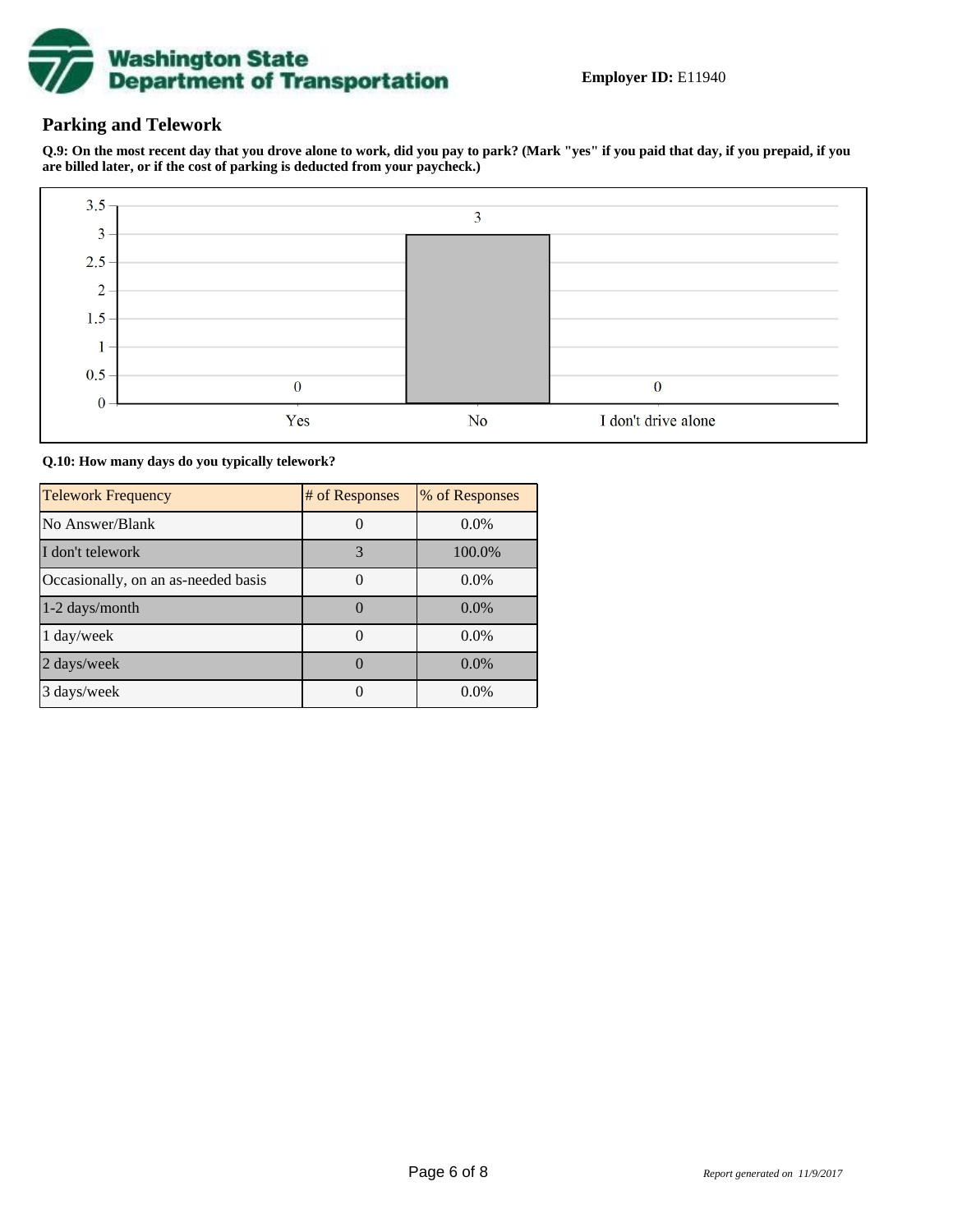

## **Reasons for driving alone to work/not driving alone to work**

**Q11. When you do not drive alone to work, what are the three most important reasons?**

| <b>Question Text</b>                                           | # of Responses | % of Responses |
|----------------------------------------------------------------|----------------|----------------|
| Personal health or well-being                                  | 3              | 37.5%          |
| To save money                                                  | $\overline{2}$ | 25.0%          |
| Financial incentives for carpooling, bicycling or walking.     |                | 12.5%          |
| Environmental and community benefits                           | $\mathbf{1}$   | 12.5%          |
| Other                                                          | 1              | 12.5%          |
| Free or subsidized bus, train, vanpool pass or fare benefit    | $\Omega$       | $0.0\%$        |
| Cost of parking or lack of parking                             | $\Omega$       | $0.0\%$        |
| To save time using the HOV lane                                | $\Omega$       | $0.0\%$        |
| I have the option of teleworking                               | $\Omega$       | $0.0\%$        |
| Driving myself is not an option                                | $\Omega$       | $0.0\%$        |
| Emergency ride home is provided                                | $\Omega$       | $0.0\%$        |
| I receive a financial incentive for giving up my parking space | $\Omega$       | $0.0\%$        |
| Preferred/reserved carpool/vanpool parking is provided         | $\Omega$       | $0.0\%$        |

#### **Q12. When you drive alone to work, what are the three most important reasons?**

| <b>Question Text</b>                                      | # of Responses | % of Responses |
|-----------------------------------------------------------|----------------|----------------|
| Riding the bus or train is inconvenient or takes too long | $\mathfrak{D}$ | 28.6%          |
| I like the convenience of having my car                   | $\mathfrak{D}$ | 28.6%          |
| My commute distance is too short                          |                | 14.3%          |
| Family care or similar obligations                        |                | 14.3%          |
| Other                                                     |                | 14.3%          |
| I need more information on alternative modes              | $\Omega$       | $0.0\%$        |
| My job requires me to use my car for work                 | $\Omega$       | $0.0\%$        |
| Bicycling or walking isn't safe                           | $\Omega$       | $0.0\%$        |
| There isn't any secure or covered bicycle parking         | 0              | $0.0\%$        |